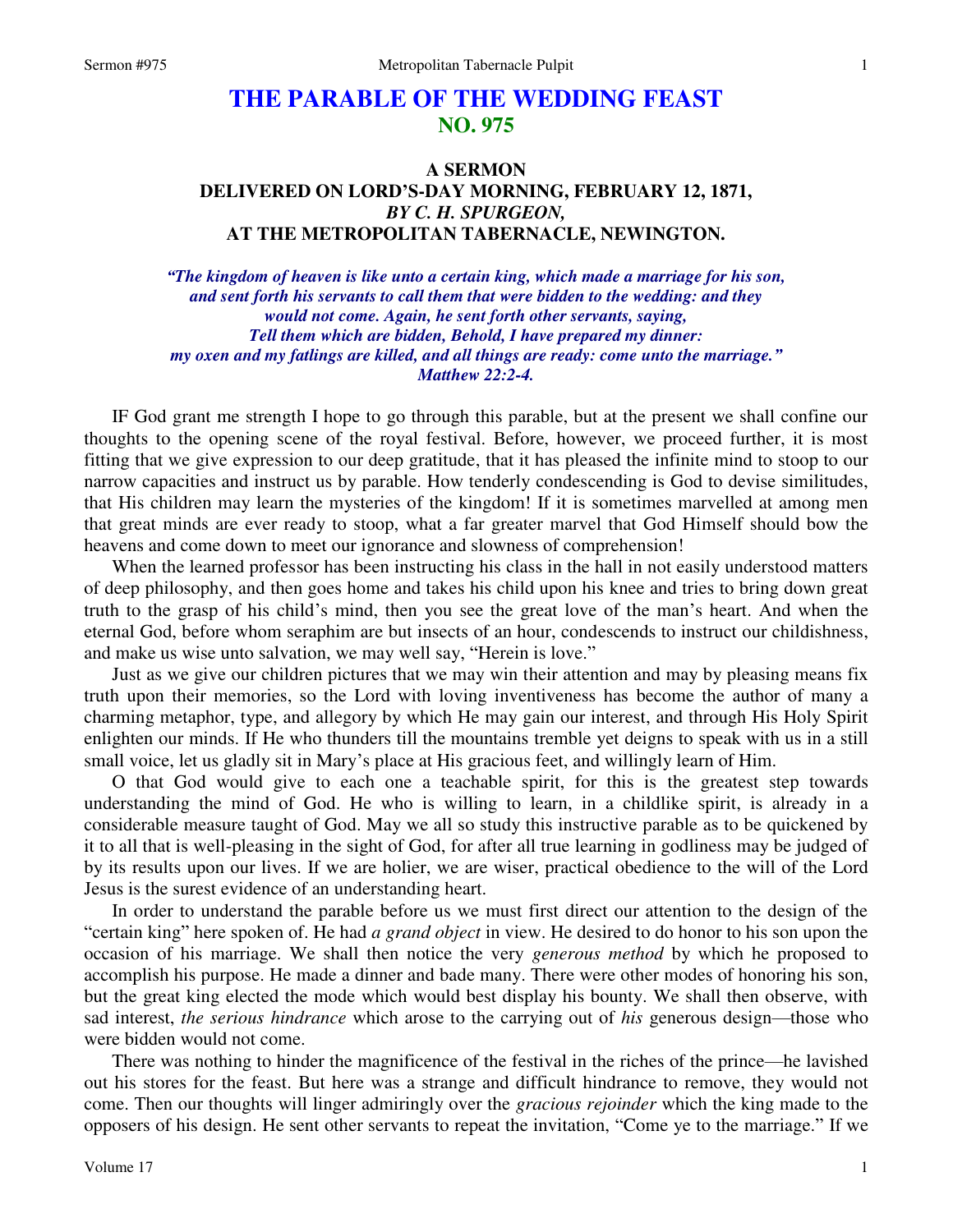shall drink deep into the meaning of these three verses, we shall have more than enough for one meditation.

**I.** A certain king of wide dominions and great power designed to give a magnificent banquet, with a GRAND OBJECT in view.

The crown prince, his well-beloved heir, was about to take to himself a fair bride, and therefore the royal father desired to celebrate the event with extraordinary honors. From earth, look up to heaven. The great object of God the Father is to glorify His Son. It is His will "that all men should honor the Son, even as they honor the Father" (Joh 5:23).

Jesus Christ, the Son of God, is glorious already *in His divine person.* He is ineffably blessed, and infinitely beyond needing honor. All the angels of God worship Him, and His glory fills all heaven. He has appeared on the stage of action as *the Creator,* and as such His glory is perfect, "For by him were all things created, that are in heaven, and that are in earth, visible and invisible, whether they be thrones, or dominions, or principalities, or powers: all things were created by Him, and for Him."

He said, "Light be," and it flamed forth. He bade the mountains lift their heads, and their summits pierced the clouds. He created the water-floods, He bade them seek their channels, and He appointed their bounds. Nothing is lacking to the glory of the Word of God, who was in the beginning with God, who spoke, and it was done, who commanded, and it stood forth.

He is highly exalted also as *the preserver*, for He is before all things, and by Him all things consist. He is that nail fastened in a sure place, upon which all things hang. The keys of heaven, and death, and hell, are fastened to His girdle, and the government shall be upon His shoulders, and His name shall be called Wonderful. He has a name which is above every name, before which all things shall bow, in heaven, and earth, and under the earth. He is God over all. He is blessed forever. To Him who is, and was, and is to come, the universal song goes up.

But there is another relation in which the Son of God has graciously been pleased to stand towards us. He has undertaken to be *a Savior,* in order that He might be *a Bridegroom.* He had enough glory before, but in the greatness of His heart, He would magnify His compassion even above His power, and He therefore condescended to take into union with Himself the nature of man, in order that He might redeem the beloved objects of His choice from the penalty due to their sins and might enter into the nearest conceivable union with them. It is as Savior that the Father seeks to honor the Son, and the Gospel feast is not for the honor of His person merely, but for the honor of His person in this new, yet anciently purposed relationship. It is for the honor of Jesus as entering into spiritual union with His church that the Gospel is prepared as a royal entertainment.

Brethren, when I said that here was a grand occasion, it certainly is so in God's esteem and it should be so in ours. We should delight to glorify the Son of God. To all loyal subjects in any realm, the marriage of one of the royal family is a matter of great interest, and it is usual and fitting to give expression to congratulations and sympathies by suitable rejoicings.

In the instance before us the occasion calls for special joy from all the subjects of the great King of kings. For the occasion in itself is a subject for great delight and thankfulness to us *personally*. The marriage is with whom? With angels? He took not up angels. It is a marriage with *our* own nature, "He took up the seed of Abraham." Shall we not rejoice when heaven's great Lord is incarnate as a man, and stoops to redeem humanity from the ruin of the fall? Angels rejoice, but they have no such share in the joy as we have.

It is the highest personal joy to manhood that Jesus Christ, who thought it not robbery to be equal with God, was made in the likeness of men that He might be one flesh with His chosen. Arise you who slumber! If there was ever an occasion when you should bestir up your spirits and cry, "Wake up my glory, awake psaltery and harp," it is now, when Jesus comes to be affianced to His church, to make Himself of one flesh with her, that He may redeem her, and afterwards exalt her to sit with Him upon His throne.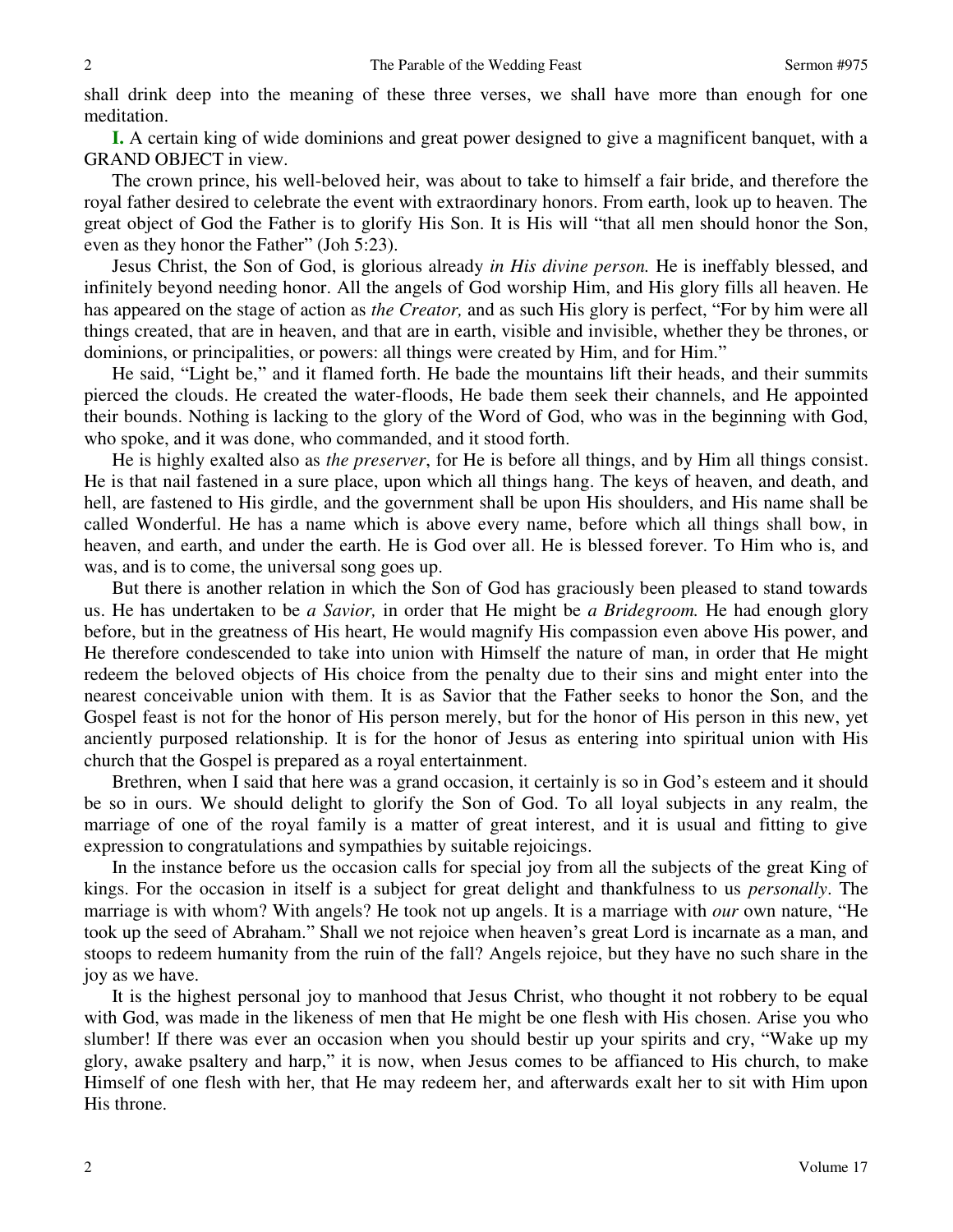Here were abundant reasons why the invited guests should come with joyful steps and count themselves thrice happy to be bidden to such a banquet. There is overwhelming reason why mankind should rejoice in the glorious Gospel of Jesus and hasten to avail them of it.

Besides that, we must consider the *royal descent* of the Bridegroom. Remember that Jesus Christ our Savior is very God of very God. Are we asked to do Him honor? It is right, for to whom else should honor be given? Surely we should glorify our Creator and Preserver! Willful must be the disobedience which will not pay reverence to one so highly exalted, and so worthy of all homage. It is heaven to serve such a Lord. His glory reaches to the clouds. Let him be adored forever and ever. O come let us worship and bow down, let us cheerfully obey those commands of God which aim at the honor of His Son.

Remember also the *person* of Immanuel, and you will desire His glory. This glorious Son, whose fame is to be spread abroad, is most certainly God—of that we have spoken, but He is also most assuredly man, our brother, bone of our bone, and flesh of our flesh. Do we not delight to believe that He, tempted in all points as we are, has never yet submitted to be stained by sin? Never such a man as He, Head of the race, the second Adam, the everlasting Father—who among us would not do Him reverence? Will we not seek His honor, seeing that now He lifts our race to be next to the throne of God?

Remember, too, His *character*. Was there ever such a life as His? I will not so much speak of His divine character, though that furnishes abundant reason for worship and adoration, but think of Him even as a man. O beloved, what tenderness, what compassion, yet what holy boldness. What love for sinners, and yet what love for the truth! Men who have not loved Him have nevertheless admired Him, and hearts in which we least expected to see such recognition of His excellencies have nevertheless been deeply affected as they have studied His life. We must praise Him, for He is "chief among ten thousand, and altogether lovely." It were treason to be silent when the hour has come to speak of Him who is peerless among men and matchless among angels. Clap your hands at the thought of the marriage of the King's Son, for whom His bride has made herself ready.

Think, too, of His *achievements*. We take into reckoning whenever we do honor to a prince all that he may have done for the nation over which he rules. What, then, has Jesus done for us? Rather let me say what has He not done? Upon His shoulders were laid our sins. He carried them into the wilderness, and they are gone forever.

Against Him came forth our foes. He met them in shock of battle, and where are they now? They are cast into the depths of the sea. As for death itself, that last of foes, He has virtually overcome it, and ere long the weakest of us through Him shall say, "O death, where is your sting? O grave, where is your victory?" He is the hero of heaven. He returned to His Father's throne amidst the acclamations of the universe. Do *we* not, for whom He fought, for whom He conquered, do *we* not desire to honor Him?

I feel I speak with bated breath upon a theme where all our powers of speech should be let loose. Bring forth the royal diadem and crown Him! Is it not the universal verdict of all who know Him? Ought it not to be the cry of all the sons of men? East and west, and north and south, ought they not to ring the joy bells, and hang out streamers on His marriage day, for joy of Him? Is the King's Son to be married, is there a festival in His honor? O then let Him be great, let Him be glorious! Long live the King! Let the maidens go forth with their timbrels, and the sons of music make sweet melody—yea, let all creatures that have breath break forth with His praises. "Hosanna! Hosanna! Blessed is He that comes in the name of the Lord."

**II.** Secondly, here is a GENEROUS METHOD of accomplishing the design.

A king's son is to be honored on the day of his marriage, in what way shall it be done? Barbarous nations have their great festivals, and alas, that men should have sunk so low. On such occasions rivers of human blood are made to flow. To this very day, on the borders of civilization, there is found a wretched tyrant whose infernal customs, for I dare not call them by a less severe term, command the murder of hundreds of his fellow creatures in cold blood, on certain high days and festivals. Thus would the monster honor his son by acting like a fiend.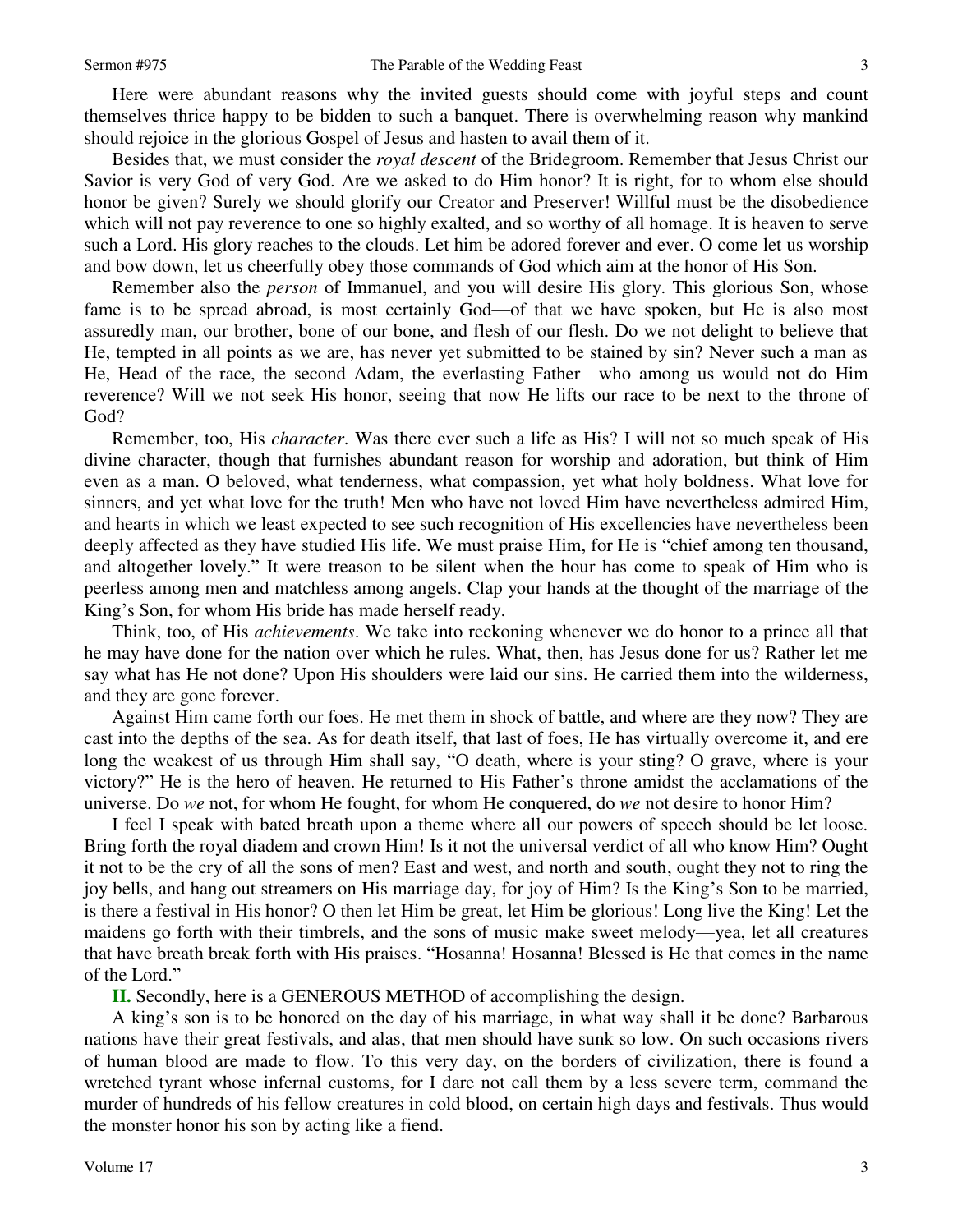No blood is poured forth to honor the Son of heaven's great King. I doubt not Jesus will have honor even in the destruction of men if they reject His mercy, but it is not so that God elects to glorify His Son. Jesus the Savior, on His wedding day with manhood, is glorified by mercy, not by wrath. If blood be mentioned on such a day, it is His own by which He is glorified. The slaughter of mankind would bring no joy to Him. He is meek and lowly, a lover of the sons of men.

It has been the custom of most kings to signalize a princely wedding by levying a fresh tax or demanding an increased subsidy from their subjects. In the case of the anticipated wedding of our beloved Queen's daughter, the dowry sought will be given with greater pleasure than upon any former occasion, and none of us would lift a whisper of complaint.

But the parable shows that the King of kings deals with us not after the manner of man. He asks no dowry for His Son. He makes the marriage memorable not by demands but by gifts. Nothing is sought from the people, but much is prepared for them. Gifts are lavishly bestowed, and all that is requested of the subjects is that they for a while merge the subject in the more honorable character of the guest, and willingly come to the palace, not to labor or serve at the table, but to feast and to rejoice.

Observe, then, the generous method by which God honors Christ is set forth here under the form of a banquet. I noted Matthew Henry's way of describing the objects of a feast, and with the alliteration of the Puritans, he says, "A feast is for love and for laughter, for fullness and for fellowship." It is even so with the Gospel. It is for *love*.

In the Gospel, sinner, you are invited to be reconciled to God, you are assured that God forgives your sins, ceases to be angry, and would have you reconciled to Him through His Son. Thus love is established between God and the soul. Then it is for *laughter*, for happiness, for joy. Those who come to God in Christ Jesus, and believe in Him, have their hearts filled with overflowing peace, which calm lake of peace often lifts up itself in waves of joy, which clap their hands in exultation.

It is not to sorrow, but to joy that the great King invites His subjects when He glorifies His Son Jesus. It is not that you may be distressed, but that you may be delighted that He bids you believe in the crucified Savior and live.

A feast, moreover, is for *fullness*. The hungry famished soul of man is satisfied with the blessings of grace. The Gospel fills the whole capacity of our manhood. There is not a faculty of our nature which is not made to feel its need supplied when the soul accepts the provisions of mercy. Our whole manhood is satisfied with good things and our youth is renewed like the eagles. "For I have satisfied the weary soul, and I have replenished every sorrowful soul."

To crown all, the Gospel brings us into *fellowship* with the Father and His Son Jesus Christ. In Christ Jesus we commune with the sacred Trinity. God becomes our Father and reveals His paternal heart. Jesus manifests Himself unto us as He does not unto the world, and the communion of the Holy Ghost abides with us. Our fellowship is like that of Jonathan with David, or Jesus with John. We feast on the bread of heaven, and drink wines on the lees well refined. We are brought into the heavenly banqueting house where the secret of the Lord is revealed to us, and our heart pours itself out before the Lord. Very near is our communion with God, most intimate love and condescension does He show to us.

What do you say to this? Is there not here a rich repast worthy of Him who prepares it? Here all your capacious powers can wish, O sinner, shall be given to you. All you want for time and for eternity God prepares in the person of His dear Son, and bids you receive it without money and without price.

I have already told you that all the expense lies with Him. It was a very sumptuous festival. There were oxen, and there were fatlings, but none of these were taken from the pastures, or stalls of the guests. The Gospel is an expensive business. The very heart of Christ was drained to find the price for this great festival, but it costs the sinner nothing, nothing of money, nothing of merit, nothing of preparation. You may come as you are to the Gospel feast, for the only wedding dress required is freely provided for you. Just as you are, you are bidden to believe in Jesus. You have nothing to do but to receive of His fullness, for to "as many as received him, to them gave he power to become the sons of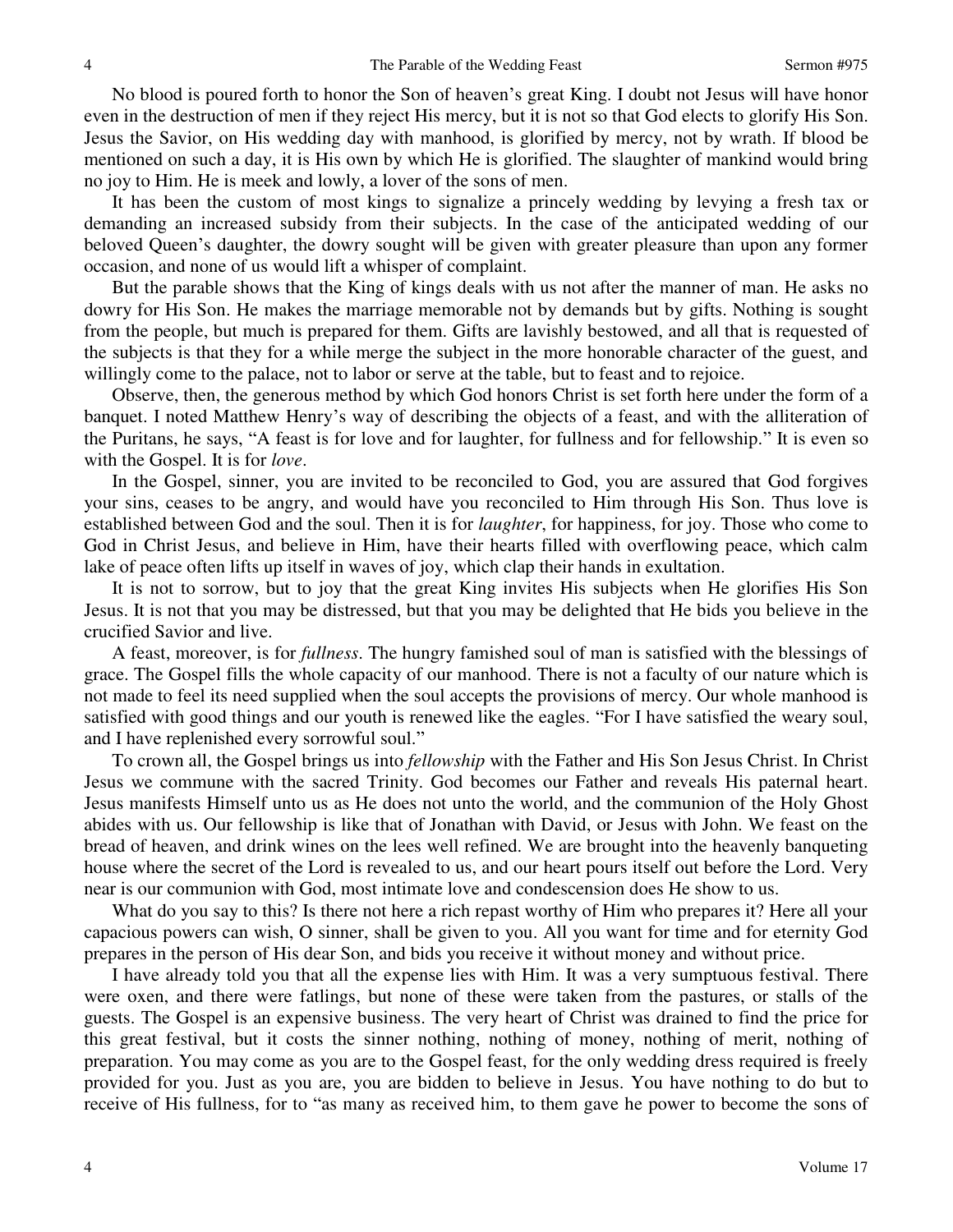How *honorable*, too, is the Gospel to those who receive it. An invitation to a regal marriage was a high honor to those who were bidden. I do not suppose that many of us are likely to be invited to the Princess's wedding, and if we were we would probably be greatly elated, for we should most of us feel it to be one of the great events of our lives. So was it with these people. A king's son is not married every day, and it is not everybody that is bidden to the monarch's entertainment. All their lives long they would say, "I was at his wedding, and saw all the splendor of the marriage festival."

Probably some of them had never before enjoyed such a feast as the luxurious potentate had prepared for that day and had never before been in such good company. My brethren, nothing so honors a man as for him to accept the Gospel. While his faith honors Christ, Christ honors him. It is no mean thing to be a king's son, but those who come to the marriage feast of God's own Son shall become King's sons themselves—themselves participators in the glory of the great heir of all things.

While I am speaking of this generous method, my heart glows with sacred ardor, and my wonder rises that men do not come to the banquet of love which honors all its guests. When the banquet is so costly to the host, so free to the guests, and so honorable to all concerned, how is it that there should be found any so unwise as to refuse the favor?

Surely here is an illustration of the folly of the unrenewed heart, and a proof of the deep depravity which sin has caused. If men turn their backs on Moses with his stone tablets, I do not marvel, but to despise the loaded tables of grace, heaped up with oxen and fatlings—this is strange. To resist the justice of God is a crime, but to repel the generosity of heaven, what is this? We must invent a term of infamy with which to brand this base ingratitude. To resist God in majesty of terror is insanity, but to spurn Him in the majesty of His mercy is something more than madness. Sin reaches its climax when it resolves to starve sooner than owe anything to divine goodness.

I feel I must anticipate the period for delivering my message, and as I have described to you the way in which God honors His Son, I must at once proclaim the invitation, and cry to you, "Come to the wedding feast. Come ye and glorify Jesus by accepting the provisions of grace. Your works will not honor Him, if you set them up as righteousness in competition with His righteousness. Not even your repentance can glorify Him, if you think to make it a rival to His precious blood. Come, guilty sinner, as you are, and take the mercy Jesus freely presents to you, and accept the pardon which His blood secures to those who believe in Him."

I think when the messenger went out from the king, and first of all marked signs of neglect among those who were bidden, and saw that they would not come, he must have been mute with astonishment. He had seen the oxen, and seen the fatlings, and all the goodly preparations, he knew the king, he knew his son, he knew what joy it was to be at such a feast. And when the bidden ones began to turn their backs on him, and go their way to their farms, the messenger repeated his message over and over again with eagerness, wondering all the while at the treason which dared insult so good a king.

I think I see him, at first indignant for his master's sake, and afterwards melted to pity as he saw what would surely come of such an extravagance of ingratitude, such a superfluity of insolence. He mourned that his fellow-citizens, whom he loved, should be such fools as to reject so good an offer, and spurn so blessed a proclamation.

I, too, am tossed to and fro in soul, with mingled but vehement feelings. O, my God, You have provided the Gospel, let none in this house reject it, and so slight Your Son, and dishonor You, but may all rejoice in Your generous way of glorifying Jesus Christ, the Bridegroom of His church, and may they come, and willingly enjoy the festival of Your love.

**III.** We now advance to our third point, and regretfully remember THE SERIOUS HINDRANCE which for a while interfered with the joyful event.

The king had thought in his mind, "I will make a great feast, I will invite a large number. They shall enjoy all my kingdom can afford, and I shall thus show how much I love my son, and moreover all the

5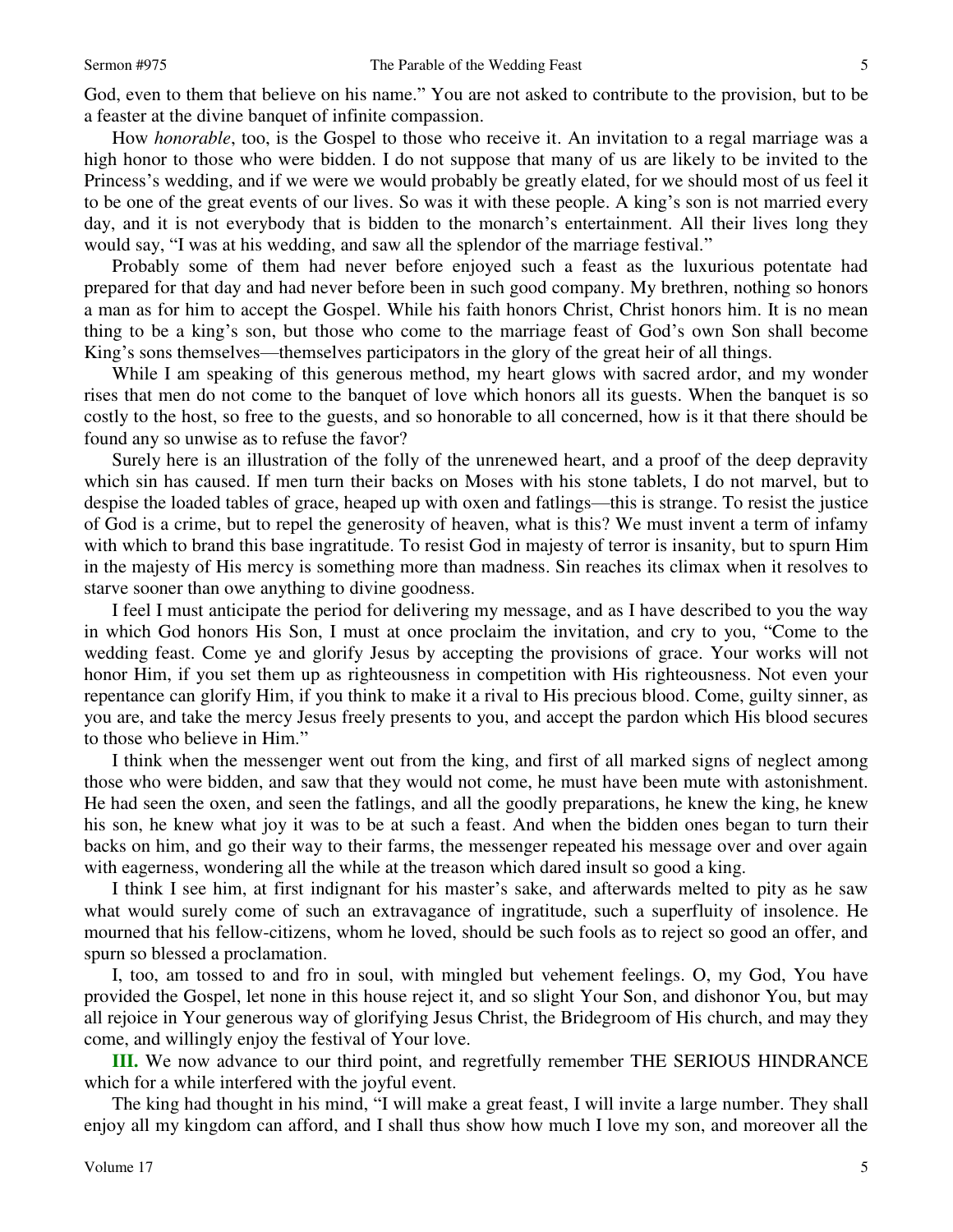guests will have sweet memories in connection with his marriage." When his messengers went out to intimate to those who had received previously an express invitation that the time was come, it is written, "They would not come." Not they *could* not, but they "*would* not come." Some for one reason, some for another, but without exception they would not come.

Here was a very serious hindrance to the grand business. Cannot the king drag his guests to the table? Yes, but then it would not accomplish his purpose. He wants not slaves to grace his throne. Persons compelled to sit at a marriage feast would not adorn it. What credit could it be to a king to force his subjects to feast at his table? No, for once, as I have said before, the subject must be merged in the guest. It was essential to the dignity of the festival that the guests should come with cheerfulness to the festival, but they would not come.

Why? Why would they not come? The answer shall be such as to answer another question—Why do not you come and believe in Jesus! With many of them it was an indifference to the whole affair. They did not see what concern they had in the king or his son. Royal marriages were high things and concerned high people. They were plain-speaking men, farmers who went hedging and ditching, or tradesmen who made out bills and sold by the yard or pound. What cared they for the court, the palace, the king, the prince, his bride, or his dinner? They did not say quite that, but such was their feeling. It might be a fine thing, but it was altogether out of their line.

How many run in the same groove at this hour? We have heard it said, "What has a working man to do with religion?" and we have heard others of another grade in life affirm that persons who are in business cannot afford time for religion but had better mind the main chance. The Lord have mercy upon your folly! Here is one great obstacle to the Gospel, the indifference of the human mind concerning this grandest of all conceptions—God's glorifying His dear Son by having mercy upon sinners.

At the bottom, the real reason for the refusal of those in the parable was that they were disloyal, they would not come to the supper because they saw an opportunity for the loyal to be glad, and not being loyal, they did not wish to hear the songs and acclamations of others who were. By staying away they insulted the king and declared that they cared not whether he was a king or not, whether his son was a prince or not. They determined to disavow their allegiance by refusing the invitation. They said in effect, "Anyhow, if he is a king and his son a prince, we will do him no honor. We will not be numbered with those who surround his board and show forth his splendor. No doubt a feast is worth having, and such a feast as there will be provided t'were well for us to participate in, but for once we will deny our appetites that we may indulge our pride. We proclaim a revolt. We declare we will not go."

Ah, you who believe not in Jesus, at the bottom of it your unbelief is enmity to your Maker, sedition against the great Ruler of the universe, who deserves your homage. "The ox knows his owner and the ass his master's crib," but you know not, neither do you consider. You are rebels against the Majesty of heaven.

Moreover, the refusal was a slight to the prince as well as to his father, and in some cases the Gospel is refused mainly with this intent, because the unbeliever rejects the deity of Christ, or despises His atonement. O sirs, beware of this, I know of no rock more fatal than to dishonor Christ by denying His Sonship and His deity. Split not upon it, I beseech you, "Kiss the Son, lest he be angry, and you perish from the way when his wrath is kindled but a little." Indifference covered the refusal in the text, "They made light of it," but if you take off the film you will see that at the bottom there was treason against the majesty of the king, and distaste to the dignity of his son.

No doubt some of them despised the feast itself. They must have known that with such a king it could not be a starveling meal, but they pretended to despise the feast. How many there are who despise the Gospel which they do not understand, I say, which they do not understand, for almost invariably if you hear a man depreciate the Gospel, you will find that he has scarcely even read the New Testament and is an utter stranger to the doctrines of grace. Listen to a man who is talkative in condemnation of the Gospel, and you may rest assured that he is loud because he is empty. If he understood the subject better,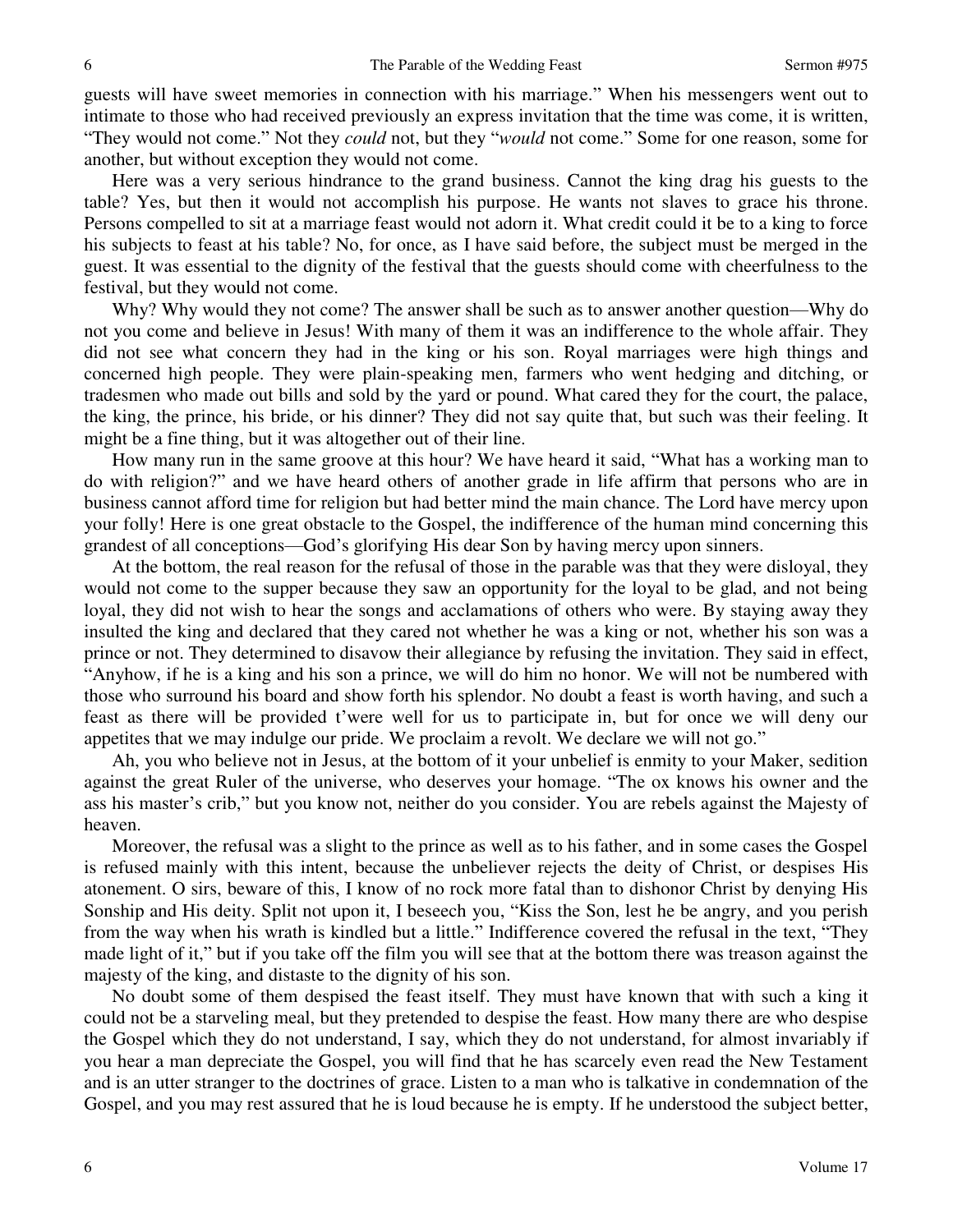he would find, if he were indeed a man of candor, that he would be led at least to be silent in admiration if he did not become loyal in acceptance.

Beloved friends, the feast is such as you greatly need, let me tell you what it is. It is pardon for the past, renewal of nature for the present, and glory for the future. Here is God to be our helper, His Son to be our shepherd, the Spirit to be our instructor. Here is the love of the Father to be our delight, the blood of the Son to be our cleansing, the energy of the Holy Spirit to be life from the dead to us. You cannot want anything that you ought to want, but what is provided in the Gospel, and Jesus Christ will be glorified if you accept it by faith.

But here is the hindrance, men do not accept it, "They would not come." Some of us thought that if we put the Gospel in a clear light, and if we are earnest in stating it, our hearers will be converted, and God forbid we should ever try to do otherwise than make it plain and be earnest, but for all that, the best ministry that ever was, or ever could be, will be unsuccessful in a measure. Yea, and altogether so unless the effectual work of the Spirit is present*.* Still will the cry go up, "Who has believed our report?" Still will those who serve their Master best have reason to mourn that they sow on stony ground and cast their bread on thankless waters. Even the prince of preachers had to say, "You search the scriptures, for in them you think you have eternal life, but you will not come to me that you might have life." Alas, alas, that His mercy should be rejected and heaven spurned.

**IV.** So now we must close with the most practical matter of consideration, THE GRACIOUS REJOINDER of the king to the impertinence which interfered with his plans.

What did he say? You will observe that they had been bidden, and then called. After the Oriental custom, the call intimated that the festival was now approaching, so that they were not taken unawares, but knew what they did. The second invitation they rejected in cold blood, deliberately, and with intent. What did the monarch do? Set their city in a blaze, and at once root out the rebels?

No, but in the first place, he winked at their former insolent refusal. He said in himself, "Perhaps they mistook my servants, perhaps they did not understand that the hour was come. Perhaps the message that was delivered to them was too brief, and they missed its meaning. Or if by chance they have fallen into some temporary enmity against me, on reconsideration, they will wish that they had not been so rude and ungenerous to me. What have I done that they should refuse my dinner? What has my son done that they should not be willing to honor him by feasting at my table? Men love feasting. my son deserves their honor—why should they not come? I will pass over the past and begin again."

My hearers, there are many of you who have rejected Christ after many invitations, and this morning my Lord forgets your former unkindnesses, and sends me again with the same message, again to bid you "come to the wedding." It is no small patience which overlooks the past and perseveres in kindness, honestly desiring your good.

The king sent another invitation, "All things are ready, come ye to the marriage," but you will please to observe that he changed the messenger. "Again he sent forth other servants." Yes, and I will say it, for my soul feels it, if a change of messengers will win you, much as I love the task of speaking in my Master's name, I would gladly die now, where I am, that some other preacher might occupy this platform, if thereby you might be saved.

I know my speech to some of you must be monotonous. I seek out images fresh and many, and try to vary my voice and manner, but for all that, one man must grow stale to you when heard so often. Perhaps my modes are not the sort to touch your peculiarities of temperament—well, good Master, set Your servant aside, and consider him not. Send other messengers if perchance they may succeed. But to some of you I am another messenger, not a better, but another, since my brethren have failed with you. Oh, then, when my voice cries, "Come unto Jesus, trust in His atonement, believe in Him, look to Him and live." Let the new voice be successful, where former heralds have been disregarded.

You notice, too, that the message was a little changed. At first it was very short. Surely if men's hearts were right, short sermons would be enough. A very brief invitation might suffice if the heart were right, but since hearts are wrong, God bids His servants enlarge, expand, and expound. "Come, for all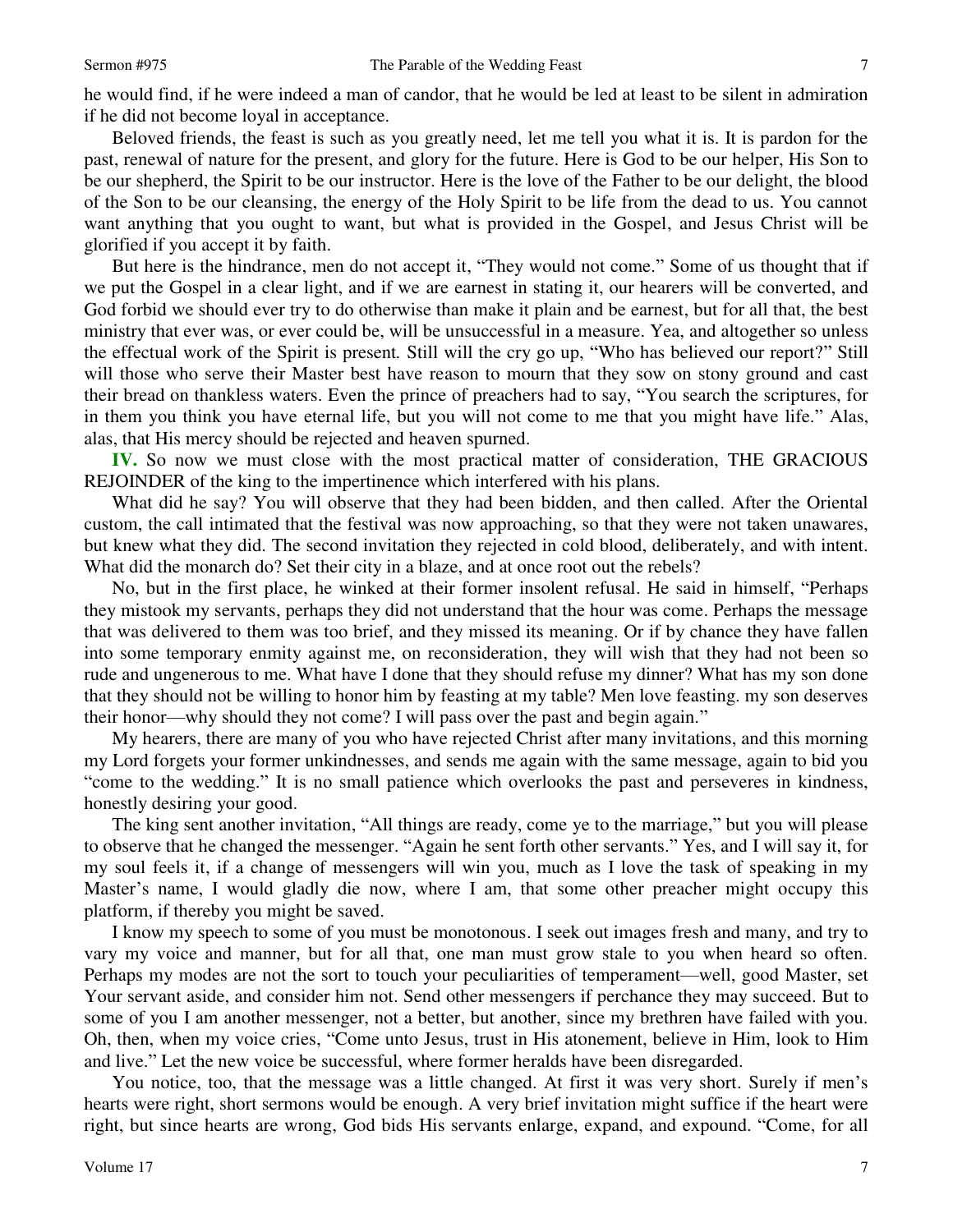things are ready. I have prepared my dinner, my oxen and my fatlings are killed, all things are ready, come to the marriage."

One of the best ways of bringing sinners to Christ is to explain the Gospel to them. If we dwell upon its preparations, if we speak of its richness and freeness, some may be attracted whom the short message which merely tells the plan of salvation might not attract. To some it is enough to say, "Believe in the Lord Jesus Christ, and you shall be saved," for they are asking, "Sirs, what must I do to be saved?"

But others need to be attracted to the wedding feast by the description of the sumptuousness of the repast. We must try to preach the Gospel more fully to you, but we shall never tell you of all the richness of the grace of God. As high as the heavens are above the earth, so high are His thoughts above your thoughts, and His ways above your ways. Forsake your sins and your thoughts and turn to the Lord, for He will abundantly pardon you. He will receive you to His heart of love and give you the kiss of His affection at this hour, if, like prodigal children, you come back and seek your Father's face.

The Gospel is a river of love, it is a sea of love, it is a heaven of love, it is a universe of love, it is all love. Words there are none, fully to set forth the amazing love of God to sinners, no sin too big or too black, no crime too crimson or too cursed for pardon. If you do but look to His dear crucified Son, all manner of sin and of blasphemy shall be forgiven you. There is forgiveness. Jesus gives repentance and remission. And then the happiness which will be brought to you here and hereafter are equally beyond description. You shall have heaven on earth, and heaven in heaven. God shall be your God, Christ shall be your friend, and eternal bliss shall be your portion.

In this last message the guests were pressed very delicately, but still in a way which if they had possessed any generosity of heart at all, would have touched them. You see how the messenger puts it. He does not say, "Come, or else you will miss the feast. Come, or else the king will be angry. Come, come, or else you will be the losers." No, but he puts it, as I read it, in a very remarkable way. I venture to say—if I am wrong, the Master forgive me for so saying—the king makes himself the object of sympathy, as though he were an embarrassed host.

See here, "My dinner is ready, but there is no one to eat it. My oxen and fatlings are all killed, but there are no guests. Come, come," he seems to say, "for I am a host without guests." So sometimes in the Gospel you will see God speaks as if He would represent Himself as getting an advantage by our being saved. Now we know that herein He condescends in love to speak after the manner of men. What can He gain by us? If we perish, is He the loser?

But He makes Himself often in the Gospel to be like a father who yearns over His child, longing for him to come home. He makes Himself, the infinite God, turn beggar to His own creatures, and beseeches them to be reconciled. Wondrous stoop. For, like a salesman who sells his wares, He cries, "Ho, everyone that thirsts, come to the waters; and he that has no money, let him come."

Do you observe how Christ, as He wept over Jerusalem, seems to weep for Himself as well as for them. "How often would I have gathered your children together." And God, in the prophets, puts it as His own sorrow, "How can I set you as Admah, how can I make you as Zeboim?" as if it were not the child's loss alone, but the Father's loss also, if the sinner died.

Do you not feel, as it were, a sympathy with God when you see His Gospel rejected? Shall the cross be lifted high, and none look to it? Shall Jesus die, and men not be saved by His death? O blessed Lord, we feel, if nothing else should draw us, we must come when we see, as it were, You represented as a host under our embarrassment for lack of guests. Great God, we come, we come right gladly. We come to participate of the bounties which You have provided, and to glorify Jesus Christ by receiving as needy sinners that which Your mercy has provided.

Brethren, since Christ finds many loath to honor Him, my exhortation is to you who love Him, honor Him the more since the world will not. You who have been constrained to come, remember to sing as you sit at His table, and rejoice and bless His name. Next go home and intercede for those who will not come, that the Lord will enlighten their understandings, and change their wills, that they may be yet constrained to believe in Jesus.